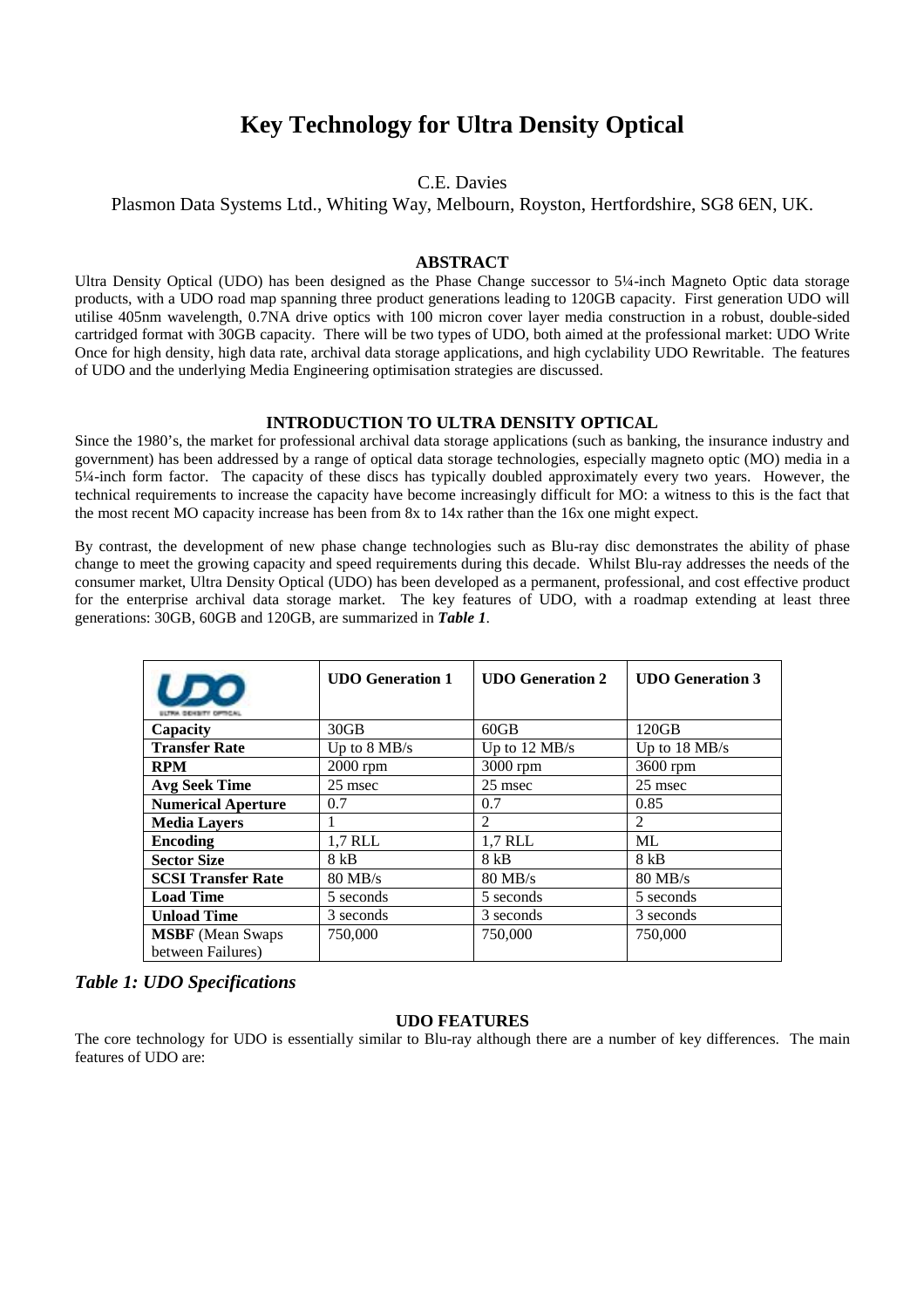- UDO is based on blue laser recording using λ=405nm lasers from Nichia.
- The numerical aperture (NA) for the first two UDO generations will be 0.7. This design choice was made because it was considered that the technology for 0.85NA lenses would not be sufficiently mature to enable a product to be brought to market in 2003. The 0.7NA Opto-Mechanical Assembly (OMA) is from Pentax.
- The high NA optics requires the use of 100 $\mu$ m cover layer construction.
- The UDO drive is multifunctional, with both true Write Once and Rewritable phase change media.
- UDO form factor is  $5\frac{1}{4}$  inch, double sided and cartridged. The product is designed to have the same drive and cartridge overall dimensions ("form factor") as that used for  $5\frac{1}{4}$ " MO, which will enable UDO drives and media to continue to be used in libraries based on handling this size of disc (*Figure 1*).
- The read channel uses enhanced  $SISIC<sup>1</sup>$  (selective inter symbol interference cancellation).



*Figure 1: UDO Drive and Cartridge* 

- UDO is a land and groove recording format.
- UDO discs are zoned constant angular velocity (ZCAV): each disc is divided into 16 recordable zones.
- UDO has preformatted headers and wobble addressing. Embossed Quadrature Wobble Marks are incorporated in the headers – these patterns provide a method of radial tracking offset control for both groove and land recording data tracks.
- The laser driver incorporates a novel method of laser noise suppression (patent pending).

# **DESIGN FOR ROBUSTNESS**

UDO media is cartridged because it is aimed primarily at data storage applications and will frequently be used in libraries. For long life in such conditions, a rugged cartridge is required. Contamination increasingly becomes an issue in highdensity media such as UDO. Not only are the mark sizes very small, but the fact that the media is read through a thin, 100µm cover layer reduces the tolerance to dust. To address this, the overall UDO product design incorporates many special features to increase robustness against dust contamination. One of the main features is the cartridge design, which uses a dual sided shutter door: we have found from our extensive dust studies that the top side of conventional discs collect many times as much dust as the bottom side. Unlike MO media, where the shutter doors on both the A and B sides need to open in order to allow access for MO coils, for phase change UDO it is only necessary to open the cartridge shutter on the underside of the disc (from which writing and reading takes place). *Table 2* summarises the benefits of the dual-shutter design:

| 0.5 hour Dust Chamber Trials  | Conventional 14x MO | UDO drive and dual- | UDO dust reduction ratio |
|-------------------------------|---------------------|---------------------|--------------------------|
|                               | cartridge and drive | shutter cartridge   | compared with MO         |
| Total dust particles top side | 12.505              | 541                 |                          |
| Total particles lower side    | 689                 |                     |                          |
| Average particles/side        | 6.597               | 316                 | 20.9                     |

# *Table 2: Effect of UDO drive and cartridge design to reduce dust build up*

Other UDO features to increase robustness against dust include engineering the cartridge geometry to reduce dust ingress, control the air flow, and prevent the generation of dust due to wear within the cartridge itself. The cartridge material is a special, new anti-static polycarbonate. Plasmon's UDO libraries and stand-alone drives feature filtration in the cooling air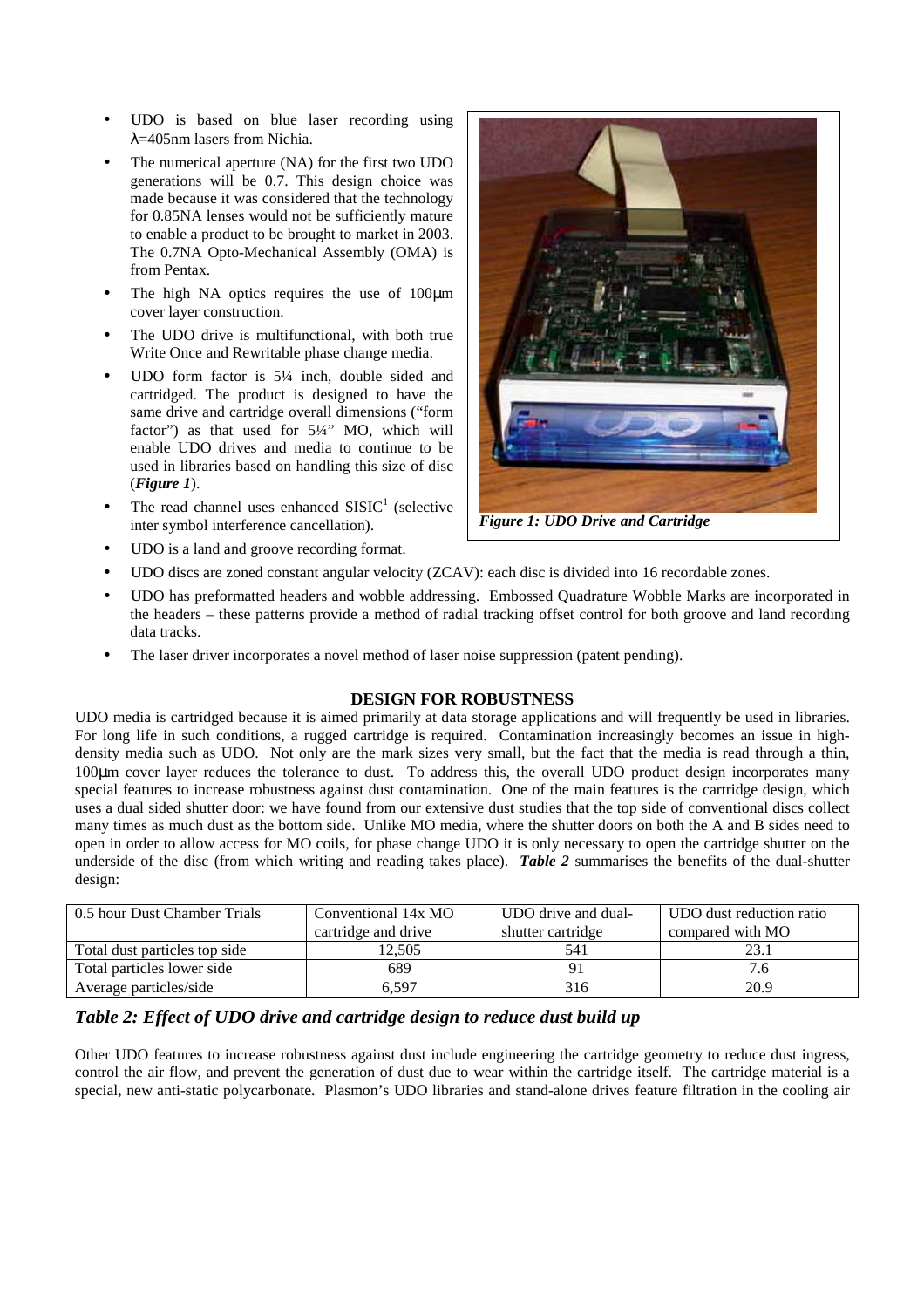channels. The media itself is hard-coated so that, if necessary, it can be cleaned. The format of the media has been designed for robustness, including:

- sectored format with backup VFO within the data field
- 8k sector size with ECC interleave of 38 codewords (Reed-Solomon code)
- the read channel identifies burst-erasures for the ECC from reference fields.
- the header format contains three address fields for each sector

Thus although the higher densities and thin cover layer construction of UDO make it more susceptible to dust, the incorporation of all the features described mean that UDO will be highly resilient to dust with performance surpassing that of 14x MO.

#### **UDO PHASE CHANGE MEDIA DESIGN CRITERIA**

The primary market for UDO will be write once applications. In order to fulfil the increasing number of legislative requirements to provide an unalterable audit trail, the need for true write once media is becoming more and more important. Unlike MO media which is inherently rewritable (with write once functionality being achieved through software), phase change coatings can be designed to be truly write once. However, because some applications require rewritability, the UDO drives are multifunctional, and both UDO write once and UDO rewritable media have been developed. The two types of media have slightly different formats (minor differences in the formatted information and groove geometry) but very different phase change alloy coatings, each optimised according to their application: archival true write once or high cyclability rewritable. In the following sections, I shall discuss some of the design considerations leading to the selection of the phase change materials and stack development for each type of UDO media and illustrate the resulting performance.

#### **UDO REWRITABLE MEDIA**

UDO rewritable is based on fast growth phase change, the active layer being an Sb-Te-Ge alloy close to the  $Sb_{69}Te_{31}$ eutectic composition. UDO rewritable is a high density, fast recording media combined with high cyclability, and high resistance to cross erase. *Figures 2-4* show typical results for the UDO power margin, overwrite performance and cross erase, with in excess of 20,000 direct overwrite cycles being achieved. Note that BERC is a measure of byte error rate, with results less than 30 being acceptable to the drive.



*Figure 2: UDO Rewritable Write Power Margin plots of BERC (a measure of BER within a sector, results below 30 are acceptable to the drive) as a function of write power, for land and groove recording at inner and outer diameter velocity*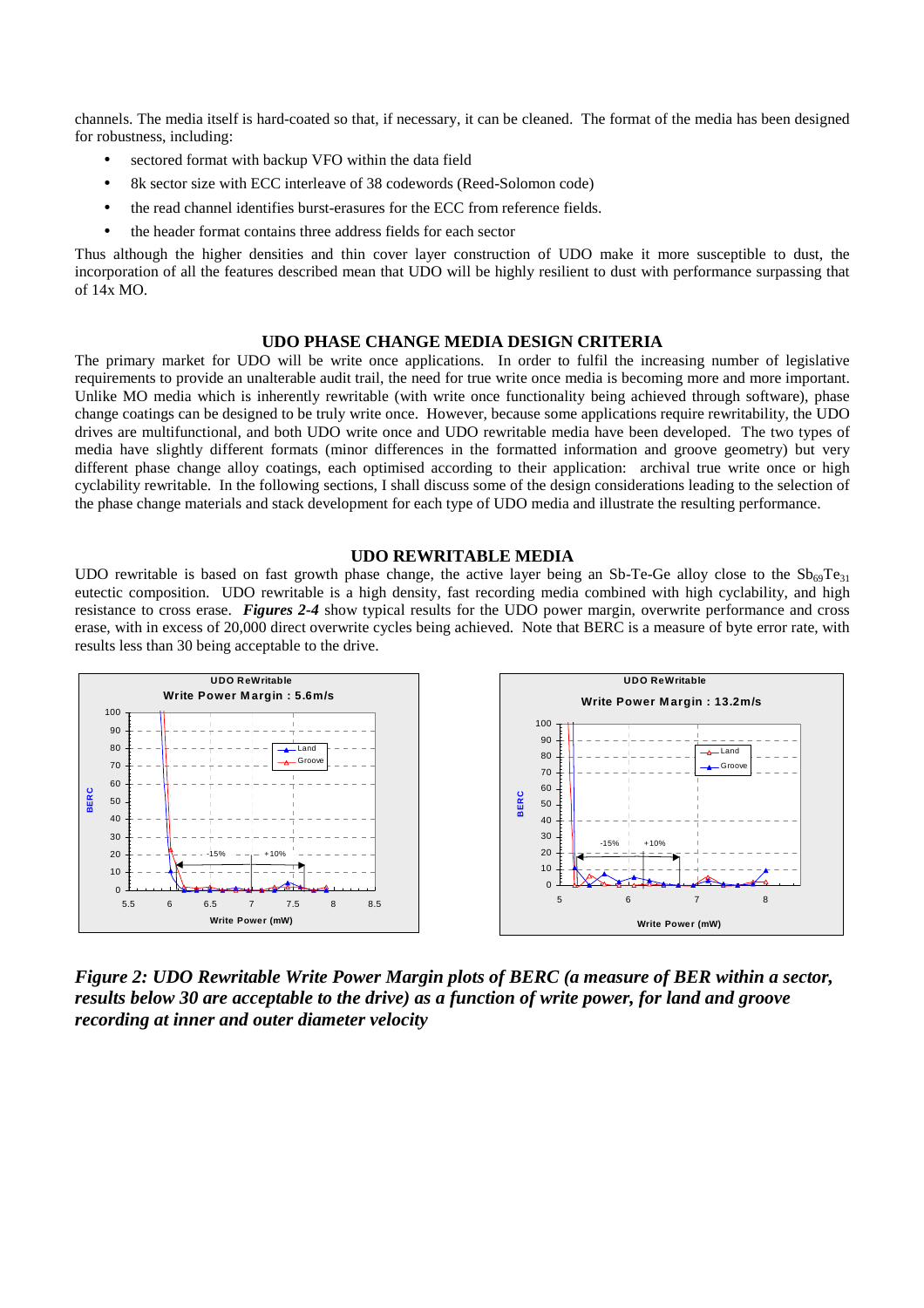

*Figure 3. UDO Rewritable Cyclability: BERC plotted as a function of number of direct overwrite cycles for land and groove recording at the inner and outer diameter recording velocity* 



*Figure 4. UDO Rewritable Cross Erase Margin plots of BERC as a function of number of cross erase cycles (repeated overwrites in the adjacent tracks) for land and groove recording* 

## **UDO WRITE ONCE MEDIA**

The development of write once media presents significant and different challenges from those posed for rewritable media. The key challenge is to achieve the same density and recording rates as rewritable in a write once material. This requires reliable formation of small, stable marks with high optical contrast in a material which, by its very nature, has to be nucleation dominated.

For UDO, we have selected a new phase change system that has been developed by the Eastman Kodak Company<sup>2</sup> with a cermet active layer encapsulated in a simple four-layer stack. This material has exceptional performance in the key areas identified as challenges for write once: high nucleation density, high contrast, bright-to-dark recording mechanism and excellent environmental stability leading to long archival lifetime. These aspects will be described in more detail in the following sections and recording results for UDO write once presented.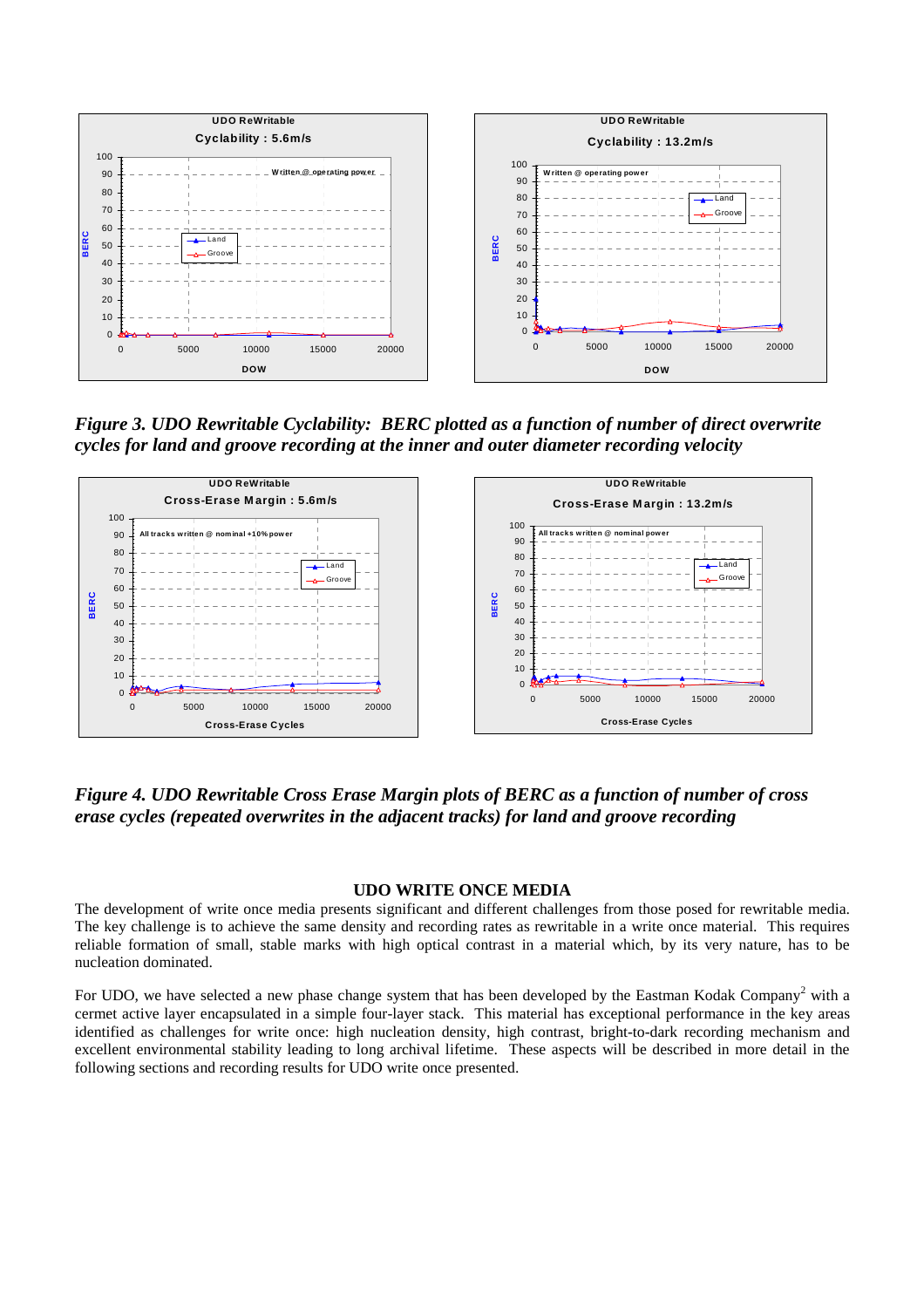#### **RECORDING DENSITY**

Whilst the recording mechanisms and issues for rewritable media have been widely discussed in the literature in recent years<sup>3,4,5,6,7,8,9</sup>, relatively little has been discussed about the mechanisms of write once phase change recording. TEM (transmission electron microscopy) is a useful tool for illustrating what is happening (*Figure 5*).

A typical mark from a *rewritable* fast growth material phase change stack is shown in *Figure 5(a).* We see that the mark itself is amorphous and that the initialised regions around the mark are crystalline – whereas for a write once disc, the reverse is the case. The shape of the rewritable mark is very different from the write once mark media. For a fast growth rewritable material, the recording mechanism is the formation of an amorphous mark within a crystalline matrix, whilst the erase/overwrite mechanisms is crystal growth from the mark edges.

*Figure 5: Transmission Electron Microscopy photographs to compare marks in Rewritable and Write Once phase change media.* 

> *Fig 5(a) – Right - Amorphous mark recorded in crystalline matrix of a fast growth rewritable alloy*





*Figure 5(b) Write Once Material used for 12-inch media. The marks at the top are written at low power, those at the bottom at high power.*



*Figure 5(c) UDO Write Once Material The marks at the top are written at high power, those at the bottom at low power*

By contrast, the TEM images of marks in write once media are quite different. *Figures 5(b)* and *5(c)* show two different write once materials, written with 2T marks. In both cases, we see that the marks are very different from the rewritable case. First of all, the write once marks are crystalline within an amorphous matrix. Writing requires nucleation and growth of small crystalline marks – a nucleation dominated mechanism. A second difference between write once and rewritable is the shape of the marks: the 2T marks for the write once material are well defined, near circular marks, which increase in dimension as the write power increases. The periphery of each mark corresponds to an isotherm associated with the energy from the write laser pulse. Once nucleated, the crystal growth process is very rapid and only slows down once it reaches the cooler part of the temperature profile.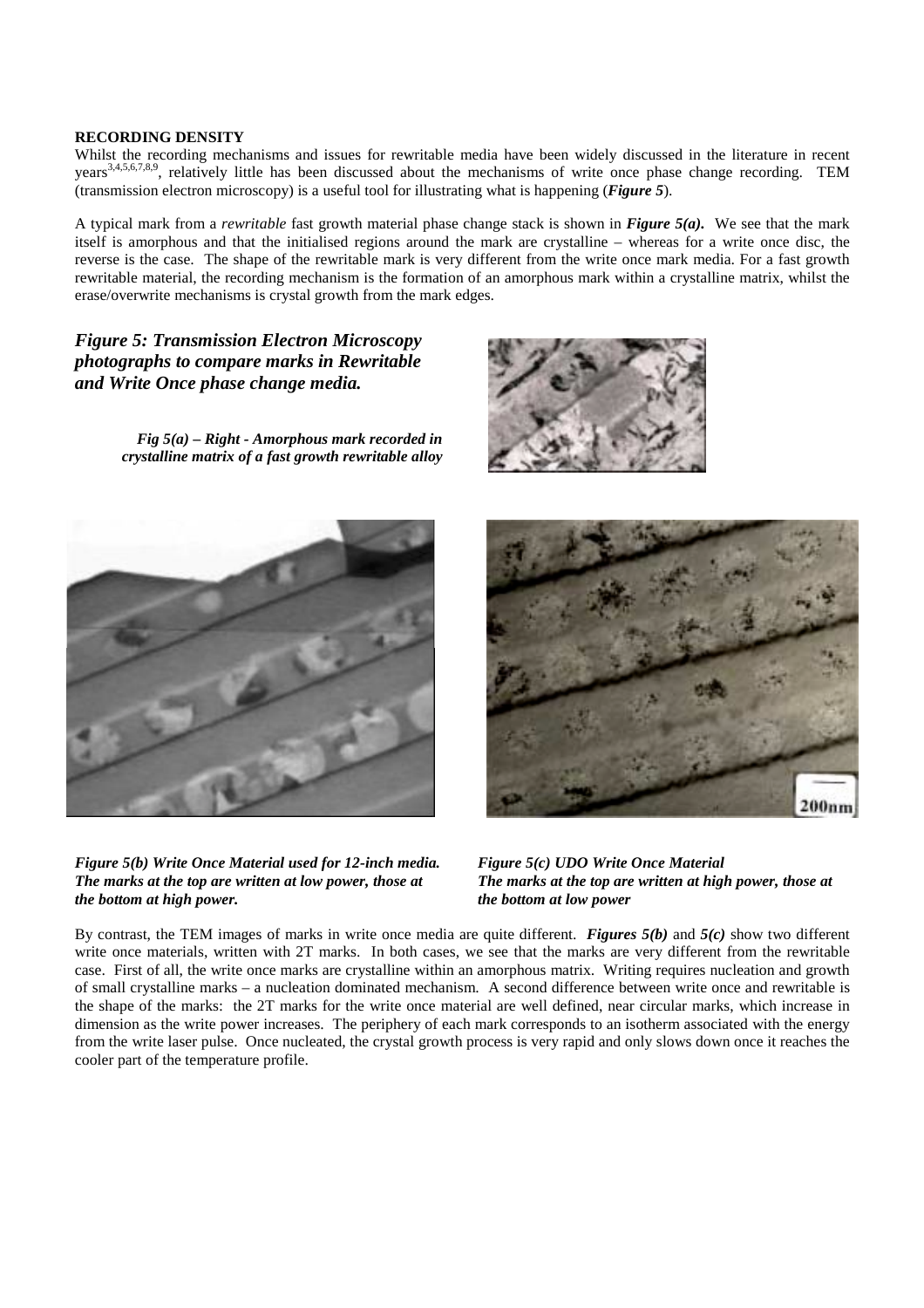As the capacity of optical media increases, the mark size has to become smaller and smaller. Whilst this is an advantage for fast growth rewritable materials, it can be a problem for write once media because the volume of material which is heated up and in which nucleation needs to take place reduces, increasing the difficulty of mark formation. This is illustrated in *Figure 5(b)* which shows the first write once material we considered for UDO. The regions of different contrast denote different grains, each growing from a nucleus. Whilst the higher power marks developed from approximately 8-10 nuclei, the smaller marks formed at lower powers only have one or two nuclei. This led to our reconsidering the choice of phase change material and the selection of a new cermet material<sup>2</sup> for the UDO write once system. *Figure*  $5(c)$  shows that alloying the phase change material with the dielectric material has increased the nucleation density, especially for the smaller marks. This results in highly reliable mark formation and enables high density, high data rate recording for UDO write once.

## **CONTRAST**

A further design criterion for UDO write once media was that it should "write dark", with the crystalline marks appearing dark against a bright background – similar to UDO Rewritable. This simplifies the drive design. However, in many types



*Figure 6: Modelled results demonstrate how phase effects influence the ratio of signals between land and groove* 

of phase change write once media based on simple stacks with a single layer (the active layer) the written crystalline marks are bright against a dark amorphous background. This would have several negative consequences for the drive design. The first is that the resultant reflectivities would be quite different for write once and rewritable media types.

The second is that modelling has also shown that signal amplitudes on land and groove tracks are different if there is a phase difference  $\Delta\phi_{ca}$  between light reflected from amorphous and crystalline states. *Figure 6* shows how the ratio of signals on land and groove  $(S<sub>land</sub>/S<sub>groove</sub>)$  varies as a function of  $\Delta\phi_{ca}$  and  $R_w/R_u$  (the ratio of the written and unwritten reflectivities respectively). In the case of bright-dark recording  $(R_w/R_u<1)$  S<sub>land</sub>/S<sub>groove</sub> is less sensitive to  $\Delta\phi_{ca}$  than in the case of dark-to-bright recording  $(R_w/R_u>1)$ . Hence, even if the stack cannot be designed to give zero  $\Delta \phi_{ca}$ , the land and groove signals should be close for brightto-dark recording.

The use of the new phase change system with a fourlayer bright-to-dark recording mechanism adopted for

UDO write once has overcome these potential problems. Because the new phase change system has a much lower optical absorption than many other phase change alloys, it is well suited to incorporation in a multi-layered stack. This property has the further advantage that it can be adapted for dual layer recording, which is being developed for second generation UDO.

## **LIFETIME**

For archival data storage media, a proven lifetime in excess of thirty years is essential. Arrhenius tests at elevated temperature and humidity for UDO are under way. Prior to these, we have carried out extensive screening tests under harsh conditions (80°C/85%RH) to identify potential corrosion mechanisms, originating either within the stack or resulting from incompatibility problems with the novel cover layer construction required for high NA recording. To date, no corrosion has been seen for UDO write once.

#### **WRITE ONCE PERFORMANCE**

The new phase change system used for UDO satisfies our design requirements for high density, high speed recording combined with long lifetime and bright to dark recording mechanism, with high performance margins. *Figure 7* shows the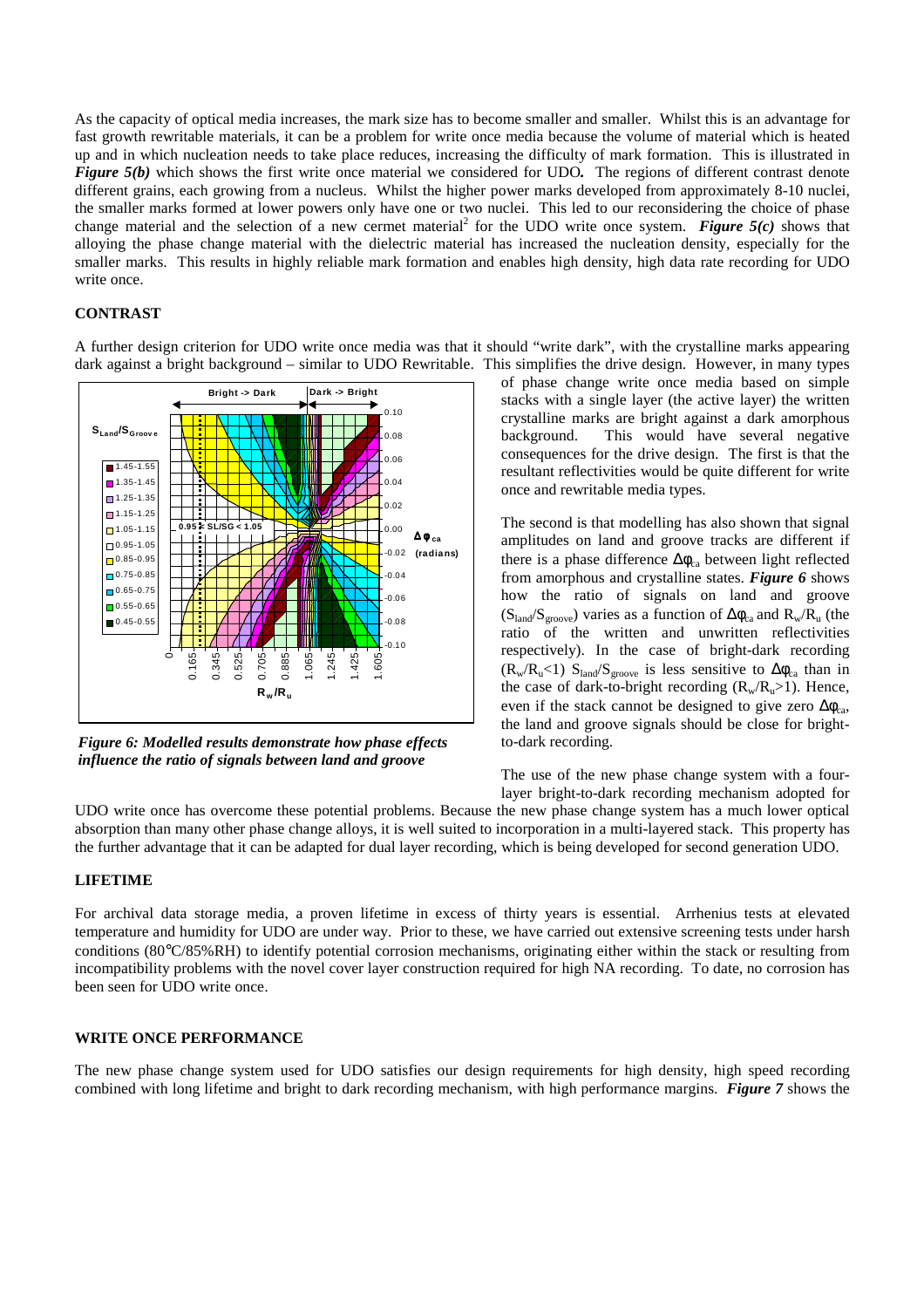wide power margin for land and groove recording. *Figure 8* confirms the read stability of UDO write once media at powers well in excess of the nominal read power.



*Figure 7: Power Margin plots of Byte Error Rate (BERC is a measure of BER within a sector, results below 30 are acceptable to the drive) as a function of write power for writing at the inner and outer diameter recording velocity* 



*Figure 8: Read stability data at elevated read powers. The nominal read power is 0.4mW. The specification requires the media read lifetime to exceed 106 reads at 0.5mW* 

#### **UDO MANUFACTURE**

Ultra Density Optical is likely to be the first commercially available product based upon 405nm blue laser diodes with high numerical aperture. Because of the many new media design features required, including the use of 100µm cover layer disc construction, new thin film stacks, 5¼-inch diameter substrate moulding, etc. an entirely new production facility has been built at Plasmon for UDO (*Figure 9*).